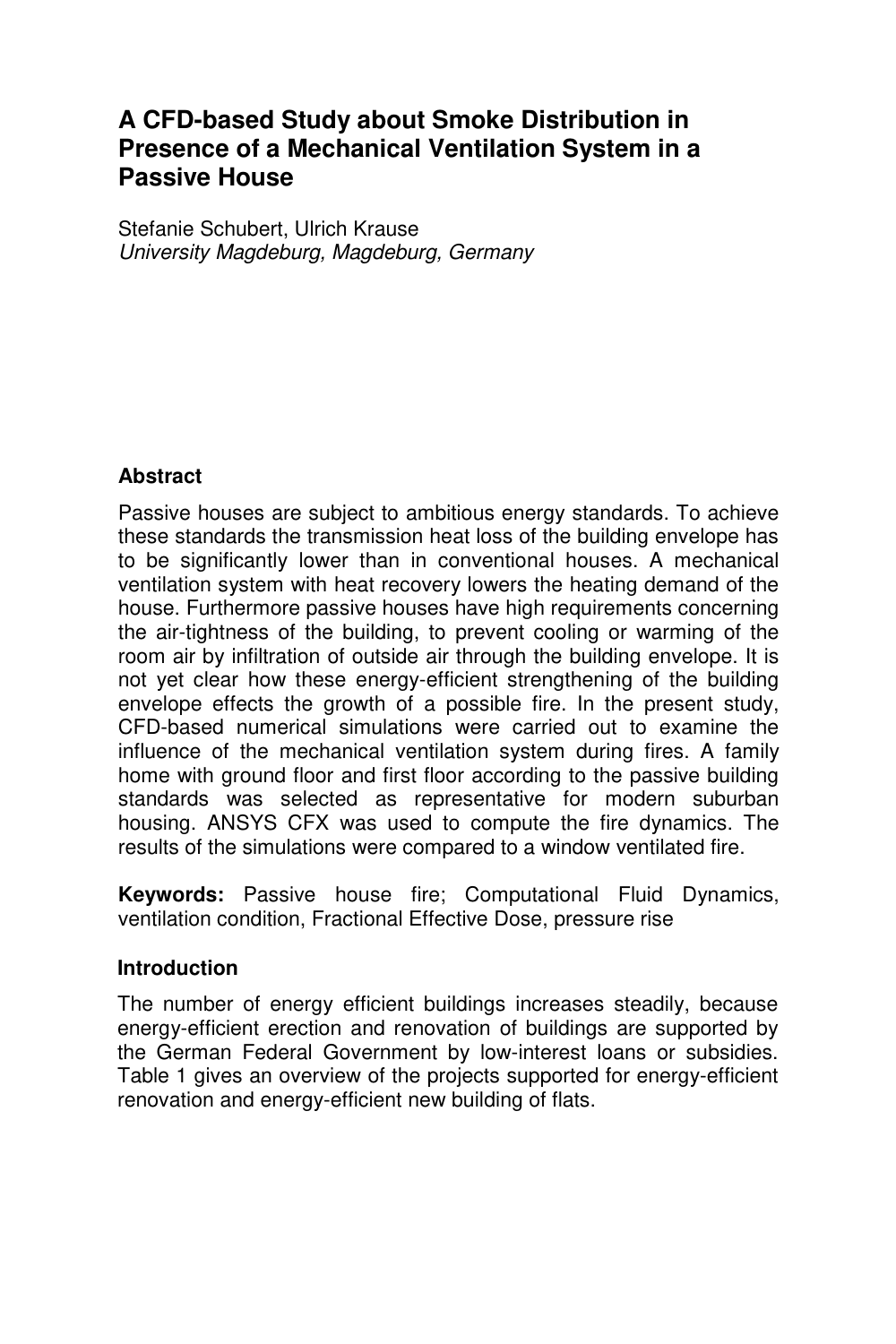Table 1. Number of financially supported building projects in Germany [1].

|              | Financial<br>support<br>2010 | Financial<br>support<br>2011 | Financial<br>support<br>2012 | Financial<br>support<br>2013 |
|--------------|------------------------------|------------------------------|------------------------------|------------------------------|
| renovation   | 344,000                      | 181,000                      | 242,000                      | 276,000                      |
| new building | 840,00                       | 81,000                       | 115,000                      | 129,000                      |

An energy-efficient building differs from a conventional building by:

- better heat insulation of the building cover
- mechanical ventilation system
- low ventilation rate
- higher requirements concerning the air-tightness
- higher requirements for the glazing.

This entails that also the course of a possible fire may change due to:

- lower loss of heat to the surroundings due to the improved heat insulation
- later failure of the multi-layer window glass due to its higher mechanical resistance
- impeded access of fresh air due to improved air-tightness of the building
- changes in the smoke migration due to the controlled airflow.

The mentioned effects on the fire course have not yet been described completely. In a previous study it was observed that an overpressure originated from the fire in the building and that windows shattered later than compared to fires in "conventional" buildings [2]. Further it remains to examine if a complete or incomplete combustion occurs because the type of combustion causes significantly different compositions of components of fire smoke.

In the present study, CFD-based numerical simulations were carried out for fire scenarios in a passive family home to examine the influence of the mechanical ventilation system on the evolution of the fire and the migration of smoke.

### **Numerical Setup**

The simulations were undertaken with the computational fluid dynamics software ANSYS CFX 14.5 and R14.5. ANSYS CFX uses the finite volume method for discretisation. The general transport equation in differential form is given with Equation 1 [3].

$$
\frac{\partial}{\partial t}(\varrho \phi) + \frac{\partial}{\partial x_i}(\varrho u_i \phi) = \frac{\partial}{\partial x_i} \left( \Gamma_i \frac{\partial \phi}{\partial x_i} \right) + S_{\phi}
$$
 (Eq. 1)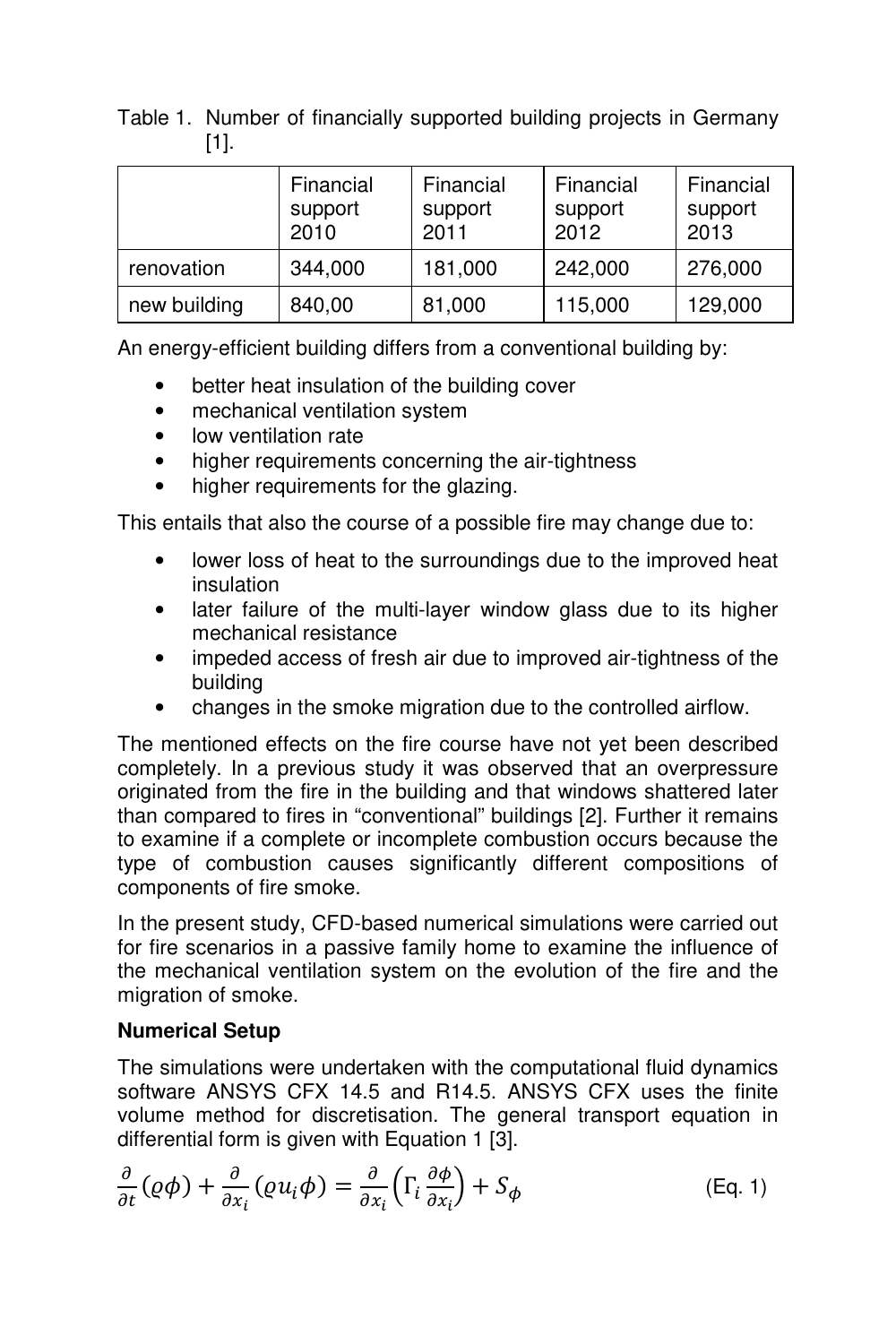The general equation for conservative of mass [3] and conservative of energy [3] are given in Equation 2 and 3 in differential form:

$$
\frac{\partial \varrho}{\partial t} + \frac{\partial}{\partial x_j} (\rho u_j) = 0
$$
\n
$$
\frac{\partial h}{\partial t} + \frac{\partial}{\partial x_i} (u_i h) = \frac{\partial}{\partial x_i} \left( k \frac{\partial T}{\partial x_i} \right) + S_h
$$
\n(Eq. 3)

Equation 4 shows the conservation equation of momentum.

$$
\frac{\partial}{\partial t}(\varrho u) + \frac{\partial}{\partial x_i}(\rho u_i u) = \frac{\partial}{\partial x_i}(\mu \frac{\partial u}{\partial x_i}) - \frac{\partial p}{\partial x}\partial + f_x
$$
 (Eq. 4)

In the present study a family home with ground floor and first floor was selected as representative for suburban housing. According to the passive building standards a fresh air and an exhaust air fan are present. Living rooms, bedrooms and study are configured as fresh air zones while the kitchen, the utility room and the bathrooms are connected to the extraction system. Room doors are equipped with overflow orifices to allow air exchange.

Because of the numerous inclined surfaces and the adaptive meshing, a tetrahedral (unstructured) mesh was chosen. Figure 1 shows the computational domain with the tetrahedral mesh on the surfaces for (a) mechanical ventilation and (b) window ventilation. In regions where high flow gradients were expected the mesh was locally refined. This relates in particular to the areas in front of the exhaust and supply valves as well as the areas in front and behind the overflow orifice for the simulations with mechanical ventilation system. For the window ventilated fire the mesh density for the volume around the window openings and the overflow orifice were increased.



Fig. 1. Computational domain with tetrahedral mesh (a) mechanical ventilation system; (b) window ventilation.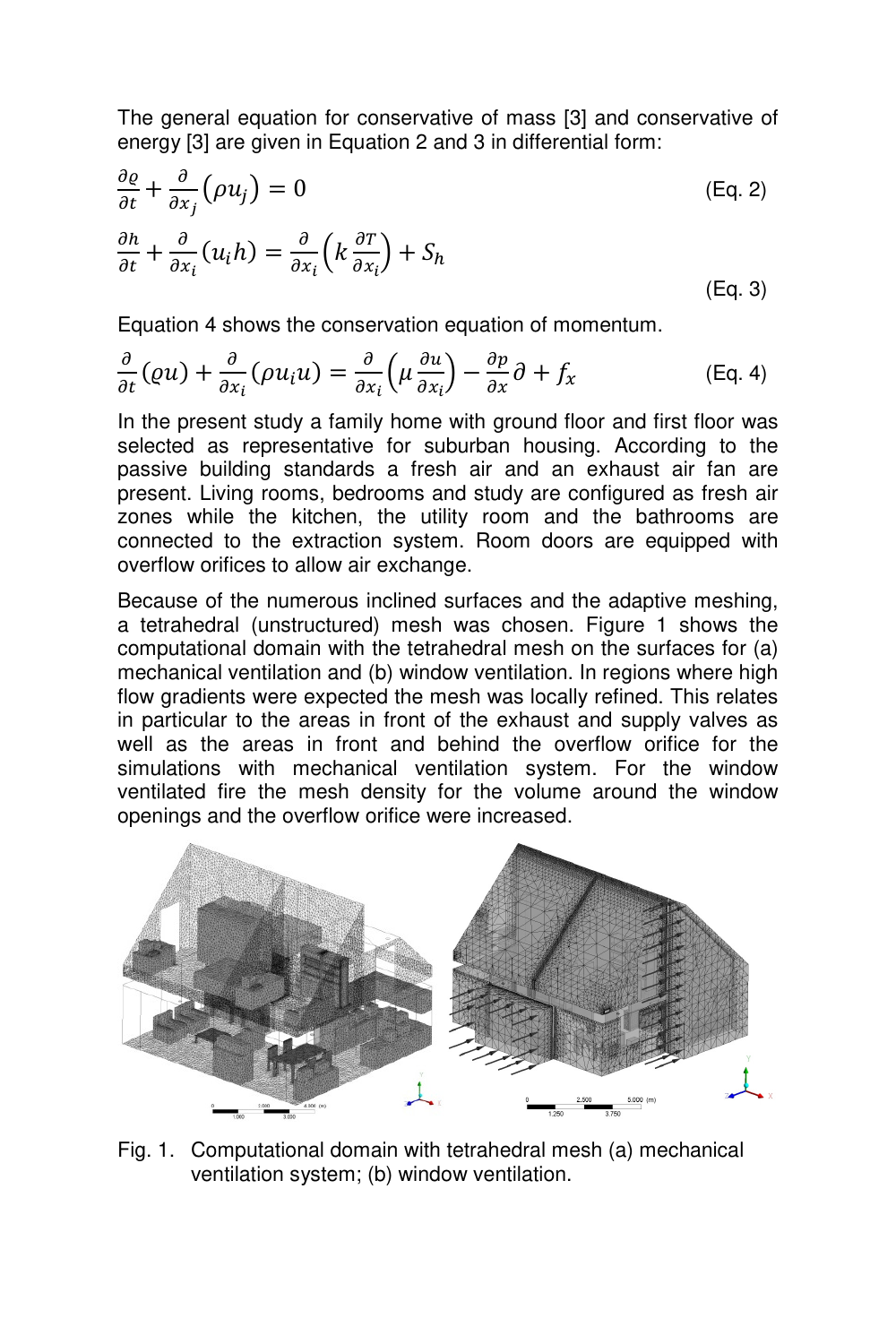A grid-independent solution of the differential equation system underlying the calculation algorithm resulted for 675,976 nodes with a maximum grid step width of 11 cm (simulations with mechanical ventilation system).

It is beyond the scope of the present paper to explain details of turbulent reactive flow modeling. Information can be obtained from [3] or from the ANSYS User Guide [4]. The model settings used for the simulations reported here are summarized in Table 2.

| <b>Fluid Models</b>      | Set-up                 |
|--------------------------|------------------------|
| Heat transfer            | <b>Thermal Energy</b>  |
| Turbulence               | k-ε Model              |
| Combustion               | Eddy Dissipation (EDM) |
| <b>Thermal Radiation</b> | P 1                    |

Table 2. Settings of simulation.

### **Ventilation conditions and boundaries**

In the simulations the following two different types of ventilation conditions were examined:

- mechanical ventilation system with a combined exhaust und supply system and
- a window ventilation.

The combined ventilation system generates a characteristic directed air flow. The airflow from a supply room to an exhaust room is controlled by the pressure difference across the supply to exhaust areas.

Figure 2 shows the geometry of the house with boundary condition (a) mechanical ventilation and (b) window ventilation.



Fig. 2. Geometry of the house and boundary conditions (a) mechanical ventilation system; (b) window ventilation.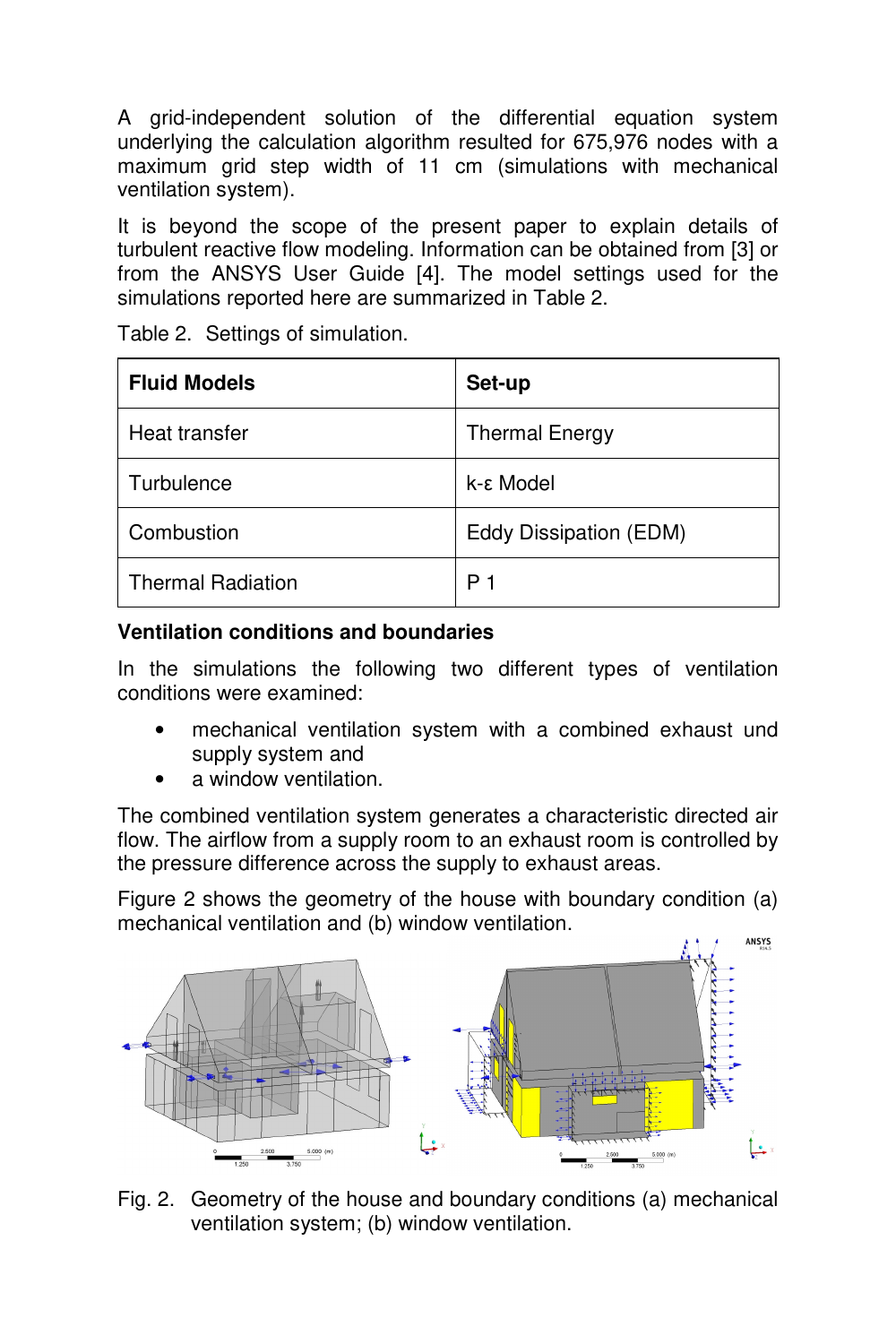The black arrows in Figure 2 (a) symbolize the exhaust air valves. The black arrows in Fig. 2 (b) symbolize the wind side. Blue colored arrows mark in Fig. 2 (a) the supply air valves and in Fig. 2 (b) the openings to the environment. In Table 3 information is given about boundary conditions and settings.

For the simulations with mechanical ventilation system the required supply and exhaust air volume flows were calculated according to [5]. The required volumes flows are summarized in Table 4. During the simulation with mechanical ventilation system all windows were closed. In the doors between the rooms were overflow orifices. To ensure that the overflow area is similar between the simulations with different ventilation types, the overflow orifices were considered in the window ventilated simulations, too. In the window ventilated fire example the windows in the bathrooms, the utility room, the kitchen and in a bedroom remained open.

| <b>Boundary Type</b>                  | Set-up                        |  |  |
|---------------------------------------|-------------------------------|--|--|
| Inlet (window ventilation)            |                               |  |  |
| Flow Regime                           | Subsonic                      |  |  |
| MassandMomentum                       | CartesianVelocity Components  |  |  |
| Turbulence                            | Medium Intensity              |  |  |
| <b>Heat Transfer</b>                  | Statictemperature             |  |  |
| Thermal Radiation                     | LocalTemperature              |  |  |
| <b>Component Details</b>              | $O2$ (0.232)                  |  |  |
| Opening (mechanicalventilationsystem) |                               |  |  |
| Flow Regime                           | Subsonic                      |  |  |
| MassandMomentum                       | <b>Average StaticPressure</b> |  |  |
| <b>Relative Pressure</b>              | 0 Pa                          |  |  |
| <b>Opening (windowventilation)</b>    |                               |  |  |
| Flow Regime                           | Subsonic                      |  |  |
| Mass an Momentum                      | <b>Pressureand Dirn</b>       |  |  |
| <b>Relative Pressure</b>              | 0 Pa                          |  |  |

Table 3. Boundary conditions and settings for inlets, outlets and openings.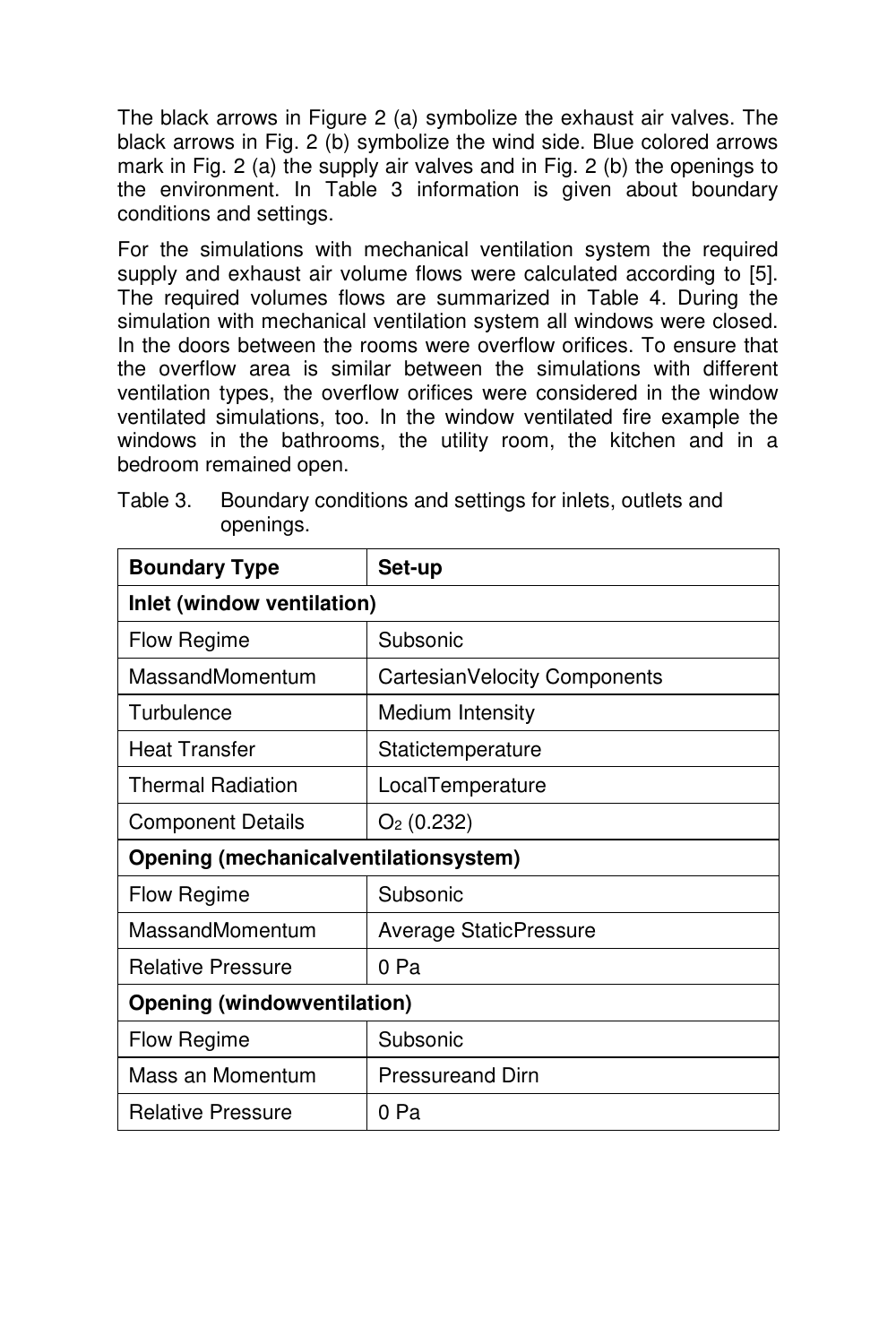| Room                   | Supply air<br>flow | <b>Room</b>                            | <b>Exhaust</b><br>air flow |
|------------------------|--------------------|----------------------------------------|----------------------------|
| <b>Living Area</b>     | $69 \text{ m}^3/h$ | <b>Kitchen</b>                         | $53 \text{ m}^3/h$         |
| <b>Sleeping Room 1</b> | $31 \text{ m}^3/h$ | <b>Utility Room</b>                    | $28 \text{ m}^3/h$         |
| <b>Sleeping Room 2</b> | $31 \text{ m}^3/h$ | <b>Bathroom</b><br><b>Ground floor</b> | $28 \text{ m}^3/h$         |
| <b>Study</b>           | $31 \text{ m}^3/h$ | <b>Bathroom</b><br><b>First floor</b>  | $53 \text{ m}^3/h$         |
| Σ                      | 162 $m^3/h$        |                                        | 162 $m^3/h$                |

Table 4. Supply and exhaust air flow for mechanical ventilation system.

All walls were set up as "no slip" walls with the wall roughness smooth and an outside temperature of 10 °C. For the heat transfer through the building envelope to the environment a heat transfer coefficient was chosen (see Table 5). The heat transfer coefficients were based on 20 passive houses which were built up in reality [6].

| <b>Part</b> | <b>Heat transfer coefficient</b> |
|-------------|----------------------------------|
| Roof        | 0.24 W/m <sup>2</sup> K          |
| Window      | $0.65$ W/m <sup>2</sup> K        |
| Outer Wall  | $0.09 W/m^2K$                    |

Table 5. Heat transfer coefficients for different parts

#### **Fire scenario and fuel load**

For both simulations, the fire was supposed to start in the utility room with a fuel load of 531 MJ/m². Compared to maximum values from literature [7] it is a small value for fire load. It was presumed, that there were no high risk items (like upholstered furniture) with a high energy density in the utility room. The fuel consisted of plastics like PE, PP, PVC, PUR and cellulose as well as wood. The chemical reactions representing the combustion process are presented in [8]. In the simulations the burning materials were built up as a solid with a solid fluid interface through the surrounding air. On the fluid side of the interface a continuity and energy source was implemented to generate a time dependent and material specific fire spread. A validation of the fire spread and chemical reactions is published in [9].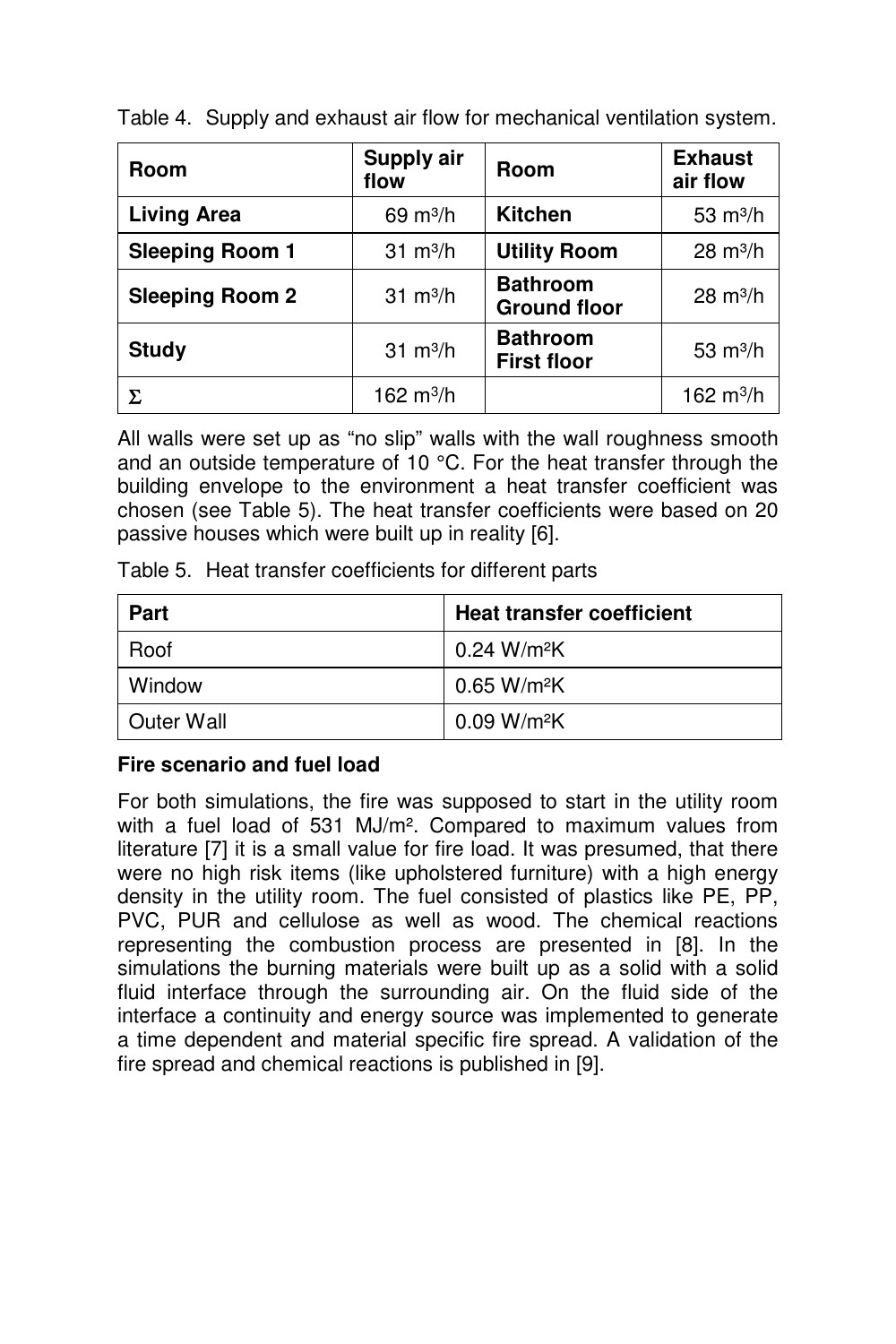#### **Comparison of a fire in the utility room with mechanical ventilation and window ventilation conditions**

Figure 3 shows the temperature-vs.-time curve for a location 1.8 m above the floor surface in the hot gas layer. As it can be seen in Figure 3 the evolution of the temperature with time was computed to be similar in the first 180 s for both ventilation conditions. After 180s the temperature in the window ventilated fire remained nearly constant with values of 105 °C. Temperature in the fire with mechanical ventilation system increased slowly until 300 s and reached a value of 150 °C. After that a flashover occurred and the temperature in the upper layer of hot gases increased rapidly up to 990 °C. A flashover is by definition from the International Standard Organization the rapid transition to a state of total surface involvement in a fire of combustible material within an enclosure [10].

As it is shown in Figure 4 the amount of CO increased simultaneously after the maximum temperature was reached up to 11.000 ppm in the fire with mechanical ventilation system. Under window-ventilated conditions the CO concentration reached values up to 300 ppm and the pressure difference between the utility room and the adjacent corridor was around 4 Pascal (see Figure 5). For the first 120 s during the fire with mechanical ventilation system the pressure difference between the utility room and the adjacent corridor is less than 1 Pascal. 120 s after ignition of the fire, the pressure in the utility room increased up to approximately 3 Pascal, while the pressure in the corridor reached values up to -0.3 Pascal.



Fig. 3 Temperature vs. time in the utility room,1.8 m above floor surface.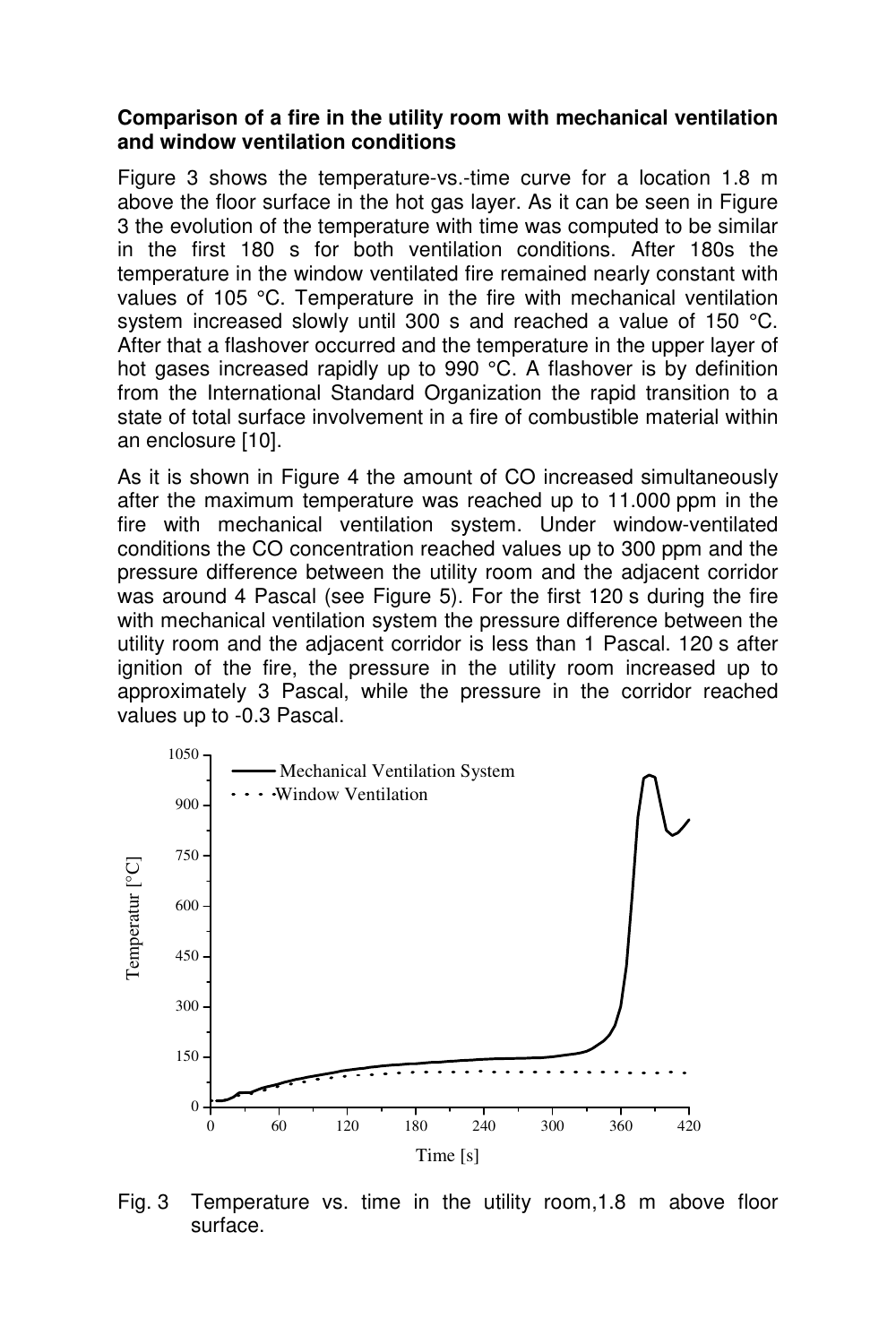

Fig. 4 CO Concentration vs. time in the utility room, 1.8m above floor surface



Fig. 5 Pressure vs. time curves for different ventilation conditions.

For predicting toxic hazards the Fractional effective dose model (FED) was implemented into ANSYS CFX by user functions [8, 11, 12]. If FED reaches a value of 0.3 11.4 % of the population lose their capability to escape.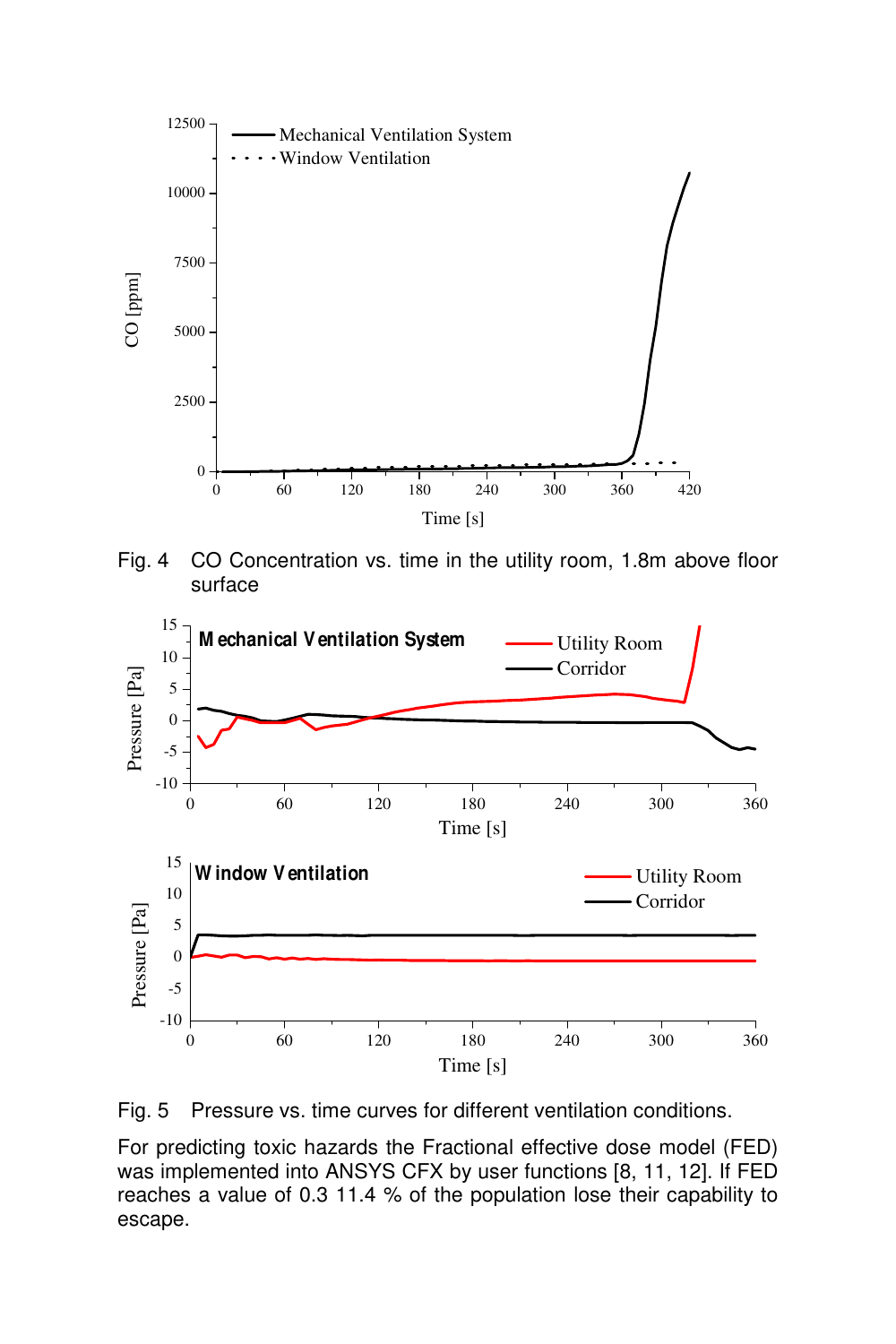During the fire growth phase (up to 300 s after ignition) the FED didnot vary substantially between the mechanical ventilated fire and the window ventilated fire. As shown in Figure 6 the FED reached a value of 0.3 after 400 s in the fire with mechanical ventilation system. For the example with window ventilation an FED of 0.3 could not be observed.



Fig. 6 Iso-volume with a FED value less or equal to 0.3 for a window ventilated fire on the left side and for a dwelling with mechanical ventilation system on the right side.

## **Conclusions**

Numerical simulations for a window ventilated fire and a fire in a passive house with combined exhaust and supply ventilation system were undertaken. It has been shown, that the increase in temperature and CO concentration during the growth period of the fire was similar for both ventilation conditions. In a later stage of a fire drastic differences occurred.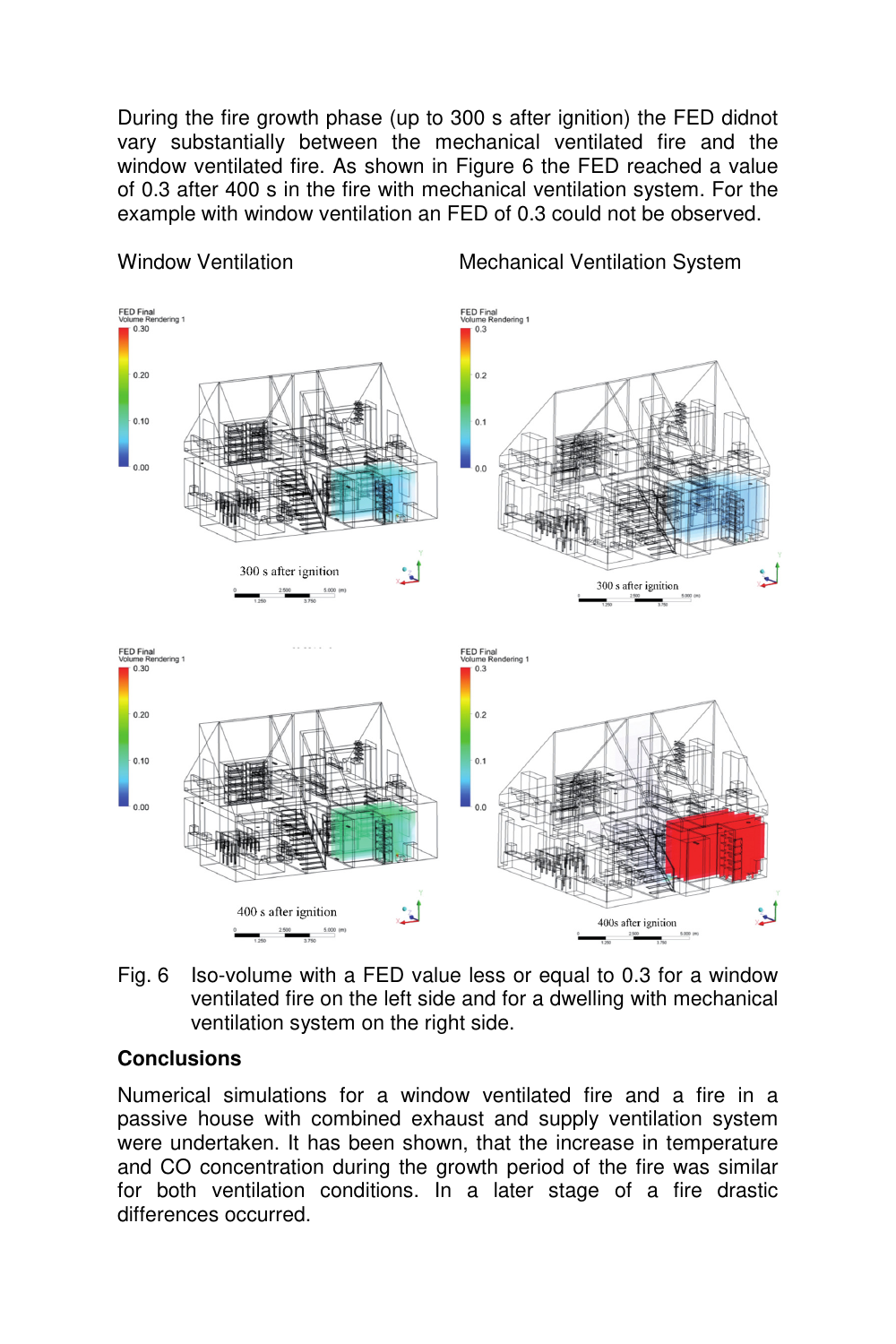In the fire with mechanical ventilation system 300 s after ignition the temperature increased up to values of 990°C. FED values of 0.3 were reached after 400 s and the CO concentration was much larger than that in the fire with window ventilation. The course of the pressure during time was different between the two ventilation types, too. In the fire with mechanical ventilation system the pressure in the room of fire origin exceeds the pressure in the adjacent corridor after 120 s.

This means that hot und toxic gases could penetrate into the corridor. In further investigations the influence of the pressure rise should be examined. At this time the relation of the pressure rise to the fire growth and to the rapid temperature increase cannot be estimated. A large scale fire test in a passive house is required to validate the numerical results. Furthermore a study with numerical simulations should be done, to figure out, what can prevent a ventilation controlled fire.

#### **References**

- [1] N. Diefenbach, B. Stein, T. Loga, M. Rodenfels, J. Gabriel, K. Jahn, Monitoring der KfW-Programme "Energieeffizient Sanieren" und "Energieeffizient Bauen". Gutachten des Instituts Wohnen und Umwelt GmbH und des Fraunhofer-Institut für Fertigungstechnik und angewandte Materialforschung IFAM, Germany, November 2016.
- [2] H.J. Ferziger, M. Peric "Computational methods for fluid dynamics", Berlin-Heidelberg, Springer Verlag, 2008.
- [3] J. Kunkelmann, D. Brein, Feuerwehreinsatztaktische Problemstellung bei der Brandbekämpfung in Gebäuden moderner Bauweise Teil 1 und 2, Brandschutzforschung der Länder der Bundesrepublik Deutschland, Karlsruher Institut für Technologie, Karlsruhe 2013.
- [4] Ansys, Inc, CFX Solver Theory Guide, Release 14.0, Canonsburg, PA, 2011.
- [5] DIN 1946-6, Ventilation and air conditioning Part 6 Ventilation for residential buildings – General requirements, requirements for measuring, performance and labeling, delivery/acceptance (certification) and maintenance, Beuth Verlag, Mai 2009.
- [6] Passivhaus Dienstleistung GmbH, IG Passivhaus Deutschland und International Passive House Association, Passivhausdatenbank, 2014.
- [7] W. Richard, P.E: Buckowski, Determinin Design Fires for Designlevels and Extreme Events, SFPE 6th International Conference on Performance-Based Codes and Fire Safety Design Methods, Tokyo, 2006.